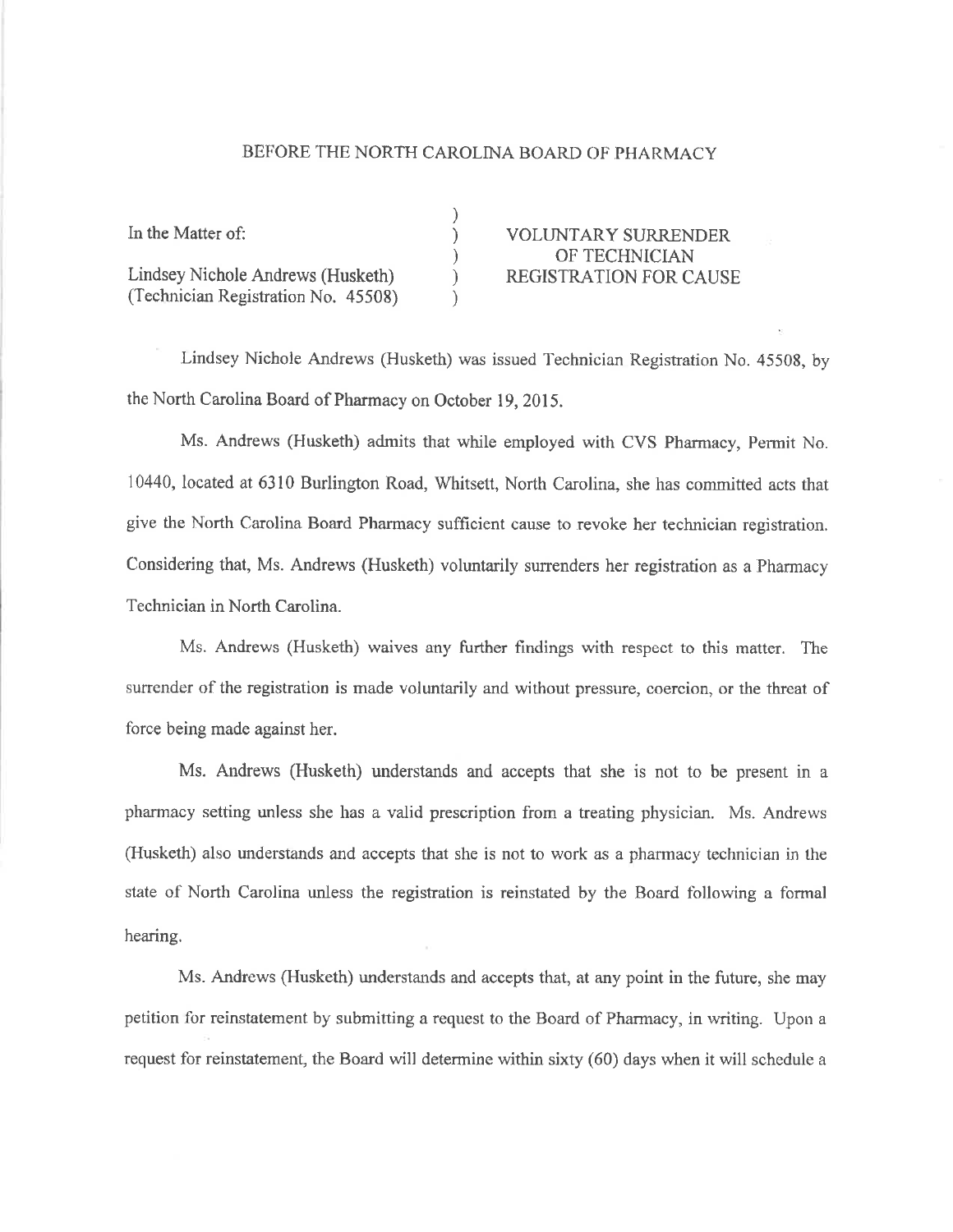hearing on the request for reinstatement. There is no presumption, guarantee or other implication intended within this document that the Board will reinstate the registration. The decision will be made by the Board based on consideration of all available evidence presented at a formal hearing before the Board. The registration will not be returned until and unless the Board issues a reinstatement order after any formal hearing.

This the  $\beta$  day of  $\text{My}$ , 2016. Lindsey Michole Andrews (Husketh)